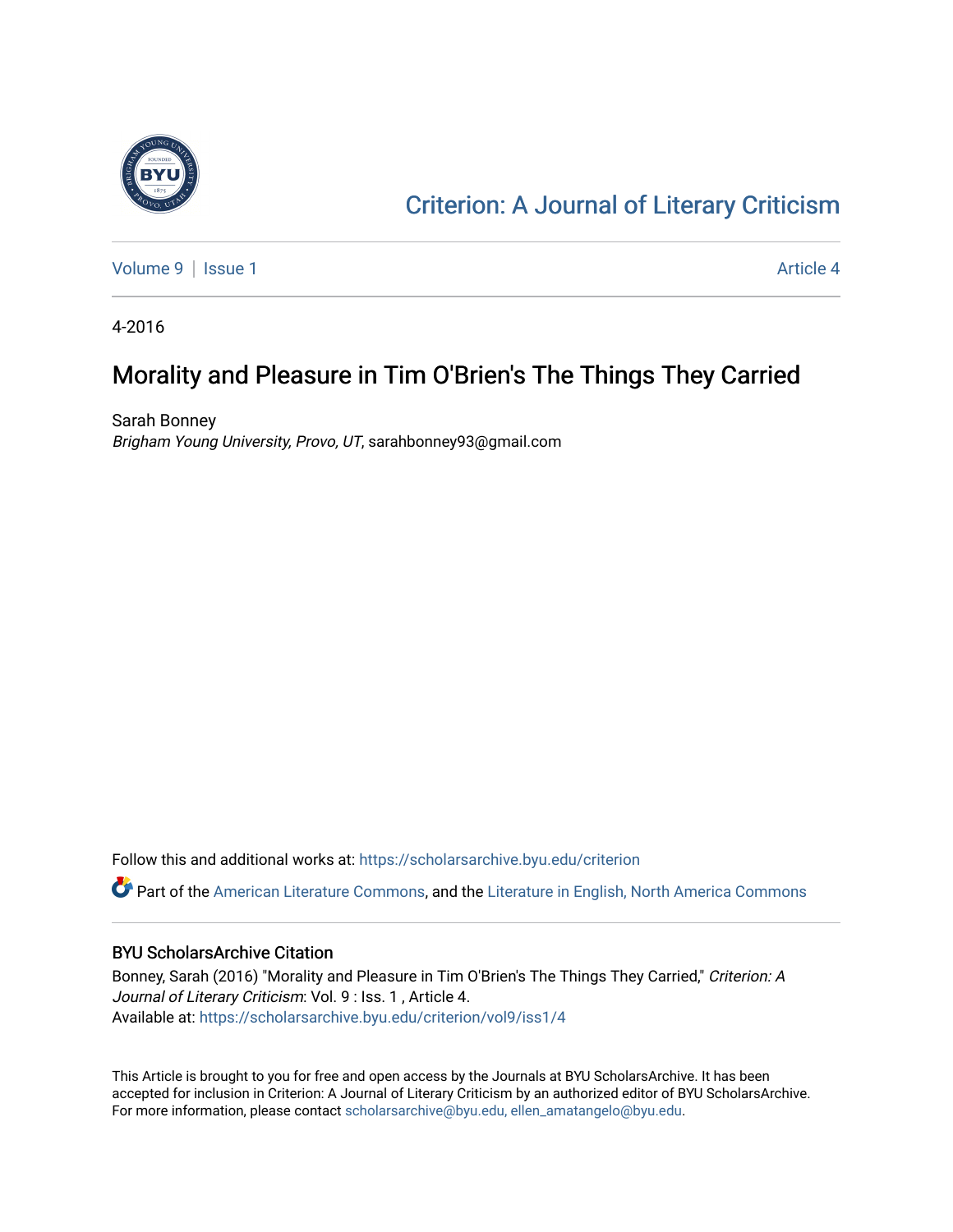# Morality and Pleasure in Tim O'Brien's *The Things They Carried*

*Sarah Bonney*

In Tim O'Brien's The Things They Carried, O'Brien tells of a group of soldiers' experiences during and after the Vietnam War. Throughout the novel, the soldiers are forced to construct a new morality as a result of the violence required of them; however, the soldiers' wartime moral system conflicts with the civilian moral system, which they knew before the war and which is still in place on the home front. The civilian moral system is black-and-white with strong, simple standards to dictate acceptable behavior. Aggressive behavior, such as assault and murder, is consistently condemned and punished with fines, incarceration, and occasionally the death penalty. However, because a soldier's duty is comprised of immoral acts, this civilian moral code is no longer applicable. Instead, killing other human beings becomes morally upright, as long as those human beings are the enemy. In opposition to counterculture claims, the soldiers do not live without a code of ethics, as Jimmy Cross demonstrates by his guilt about Lavender's death and his commitment to be a better military leader who "[performs] his duties firmly and without negligence" (24). However, their understanding of what is ethical and what is not shifts because their duty is inherently unethical. Consequently, the soldiers must contrive a new moral system that includes violence as an honorable way to fulfill their duty, allowing the soldiers to feel pleasure in combination with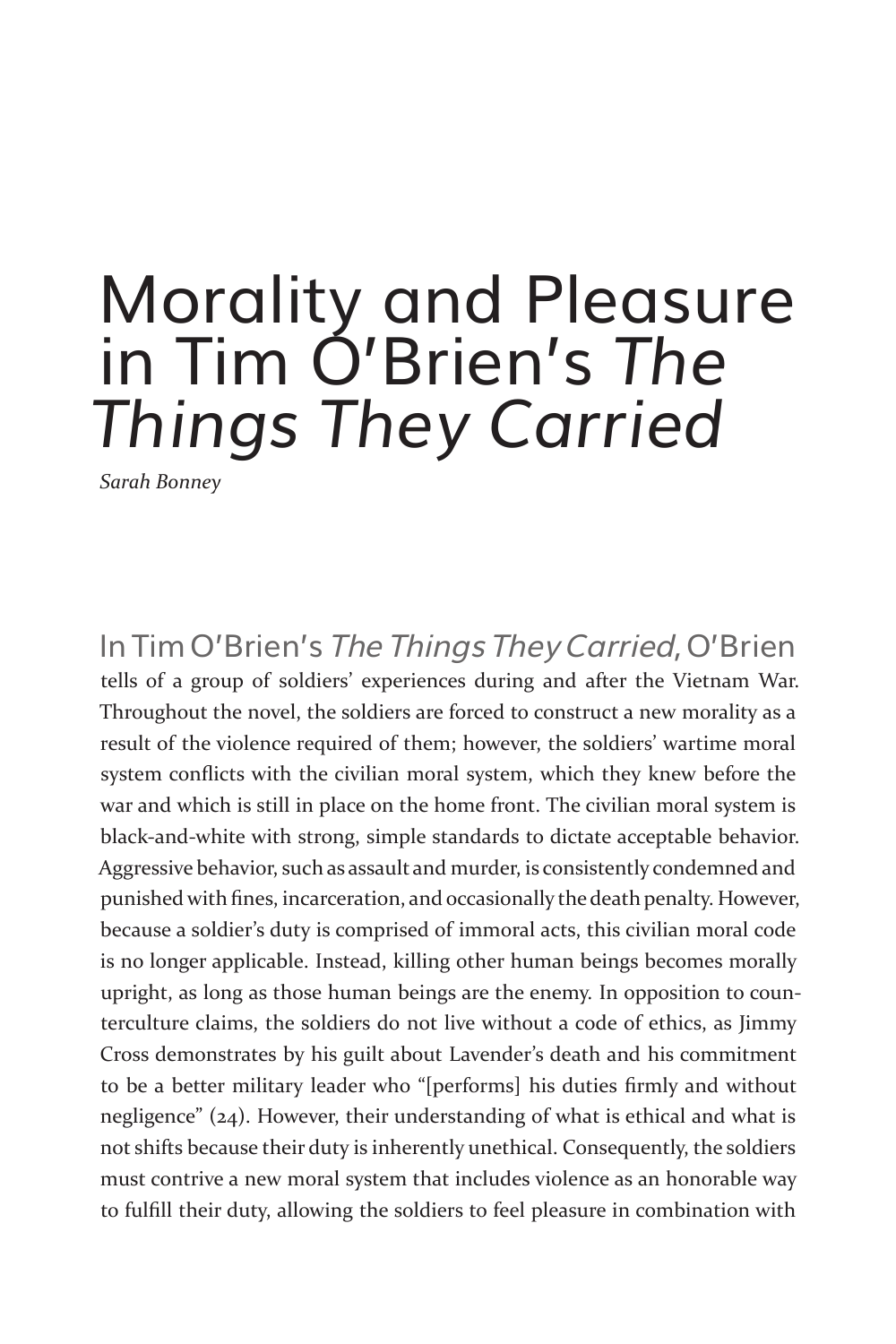acts of violence. Unlike pleasure in civilian life, pleasure in war is no longer a reward for good behavior or a byproduct of moral living. Instead, pleasure is an emotional response to perceived benefits, such as increased safety and control. Due to the soldiers' construction of a new moral system and the resulting correlation of pleasure with violence, morality is redefined as the least harmful way to resolve conflict, and in the battlefield, violence is that method of conflict resolution.

As the soldiers sludge through the Vietnam jungle in Tim O'Brien's *The Things They Carried*, the comforts of home are restricted to a few handpicked personal items each soldier carries in his rucksack (3). These mementos provide limited peace and little pleasure. Far from their civilian life and knee deep in the muddy horrors of war, soldiers find pleasure in that which might have repulsed their pre-war selves. Azar enjoys killing Lavender's puppy (35). After Lavender's death, Kiowa feels "pleased to be alive," denoting pleasure in his comrade's death (17). As the soldiers adapt to perform their service despite the repulsive nature of war, they adjust to feel pleasure differently. Noticeably, they feel pleasure honorably fulfilling their duty, which is to kill "gooks" (174). Socially conditioned to feel pleasure when fulfilling their duty, the soldiers develop to find pleasure in violence because it is their duty. Furthermore, the rise of American counterculture in the 1960s and 70s catalyzed a moral reevaluation. In the years following World War II, the popularity of war stories in both film and print skyrocketed. These representations idealized war and reflected wide acceptance of violence in a wartime context. American soldiers began deploying for Vietnam in the latter years of this cultural wave, but rising counterculture openly criticized all violence, regardless of context. Consequently, cultural activists opposed the war and condemned the soldiers' acts as immoral, invalidating the pleasure correlated with duty. For the soldiers, morality is already a fluid concept; whereas they understood killing as wrong, they are now encouraged to kill their enemies because what was once wrong is now encouraged by a new moral code which condones violence. However, because the Vietnam War coincides with American counterculture, even a restructured military code of ethics is chastisable. What is "good" or "right" is now uncertain, but this is further complicated when the soldiers develop to find pleasure in violence.

In order to reevaluate the ethicality of wartime violence, wartime morality must be reconciled to create a standard for honorable military service; violence must be condoned for soldiers to feel pleasure fulfilling their duty. However, this reconciliation is complicated by the soldiers' pleasure in violence and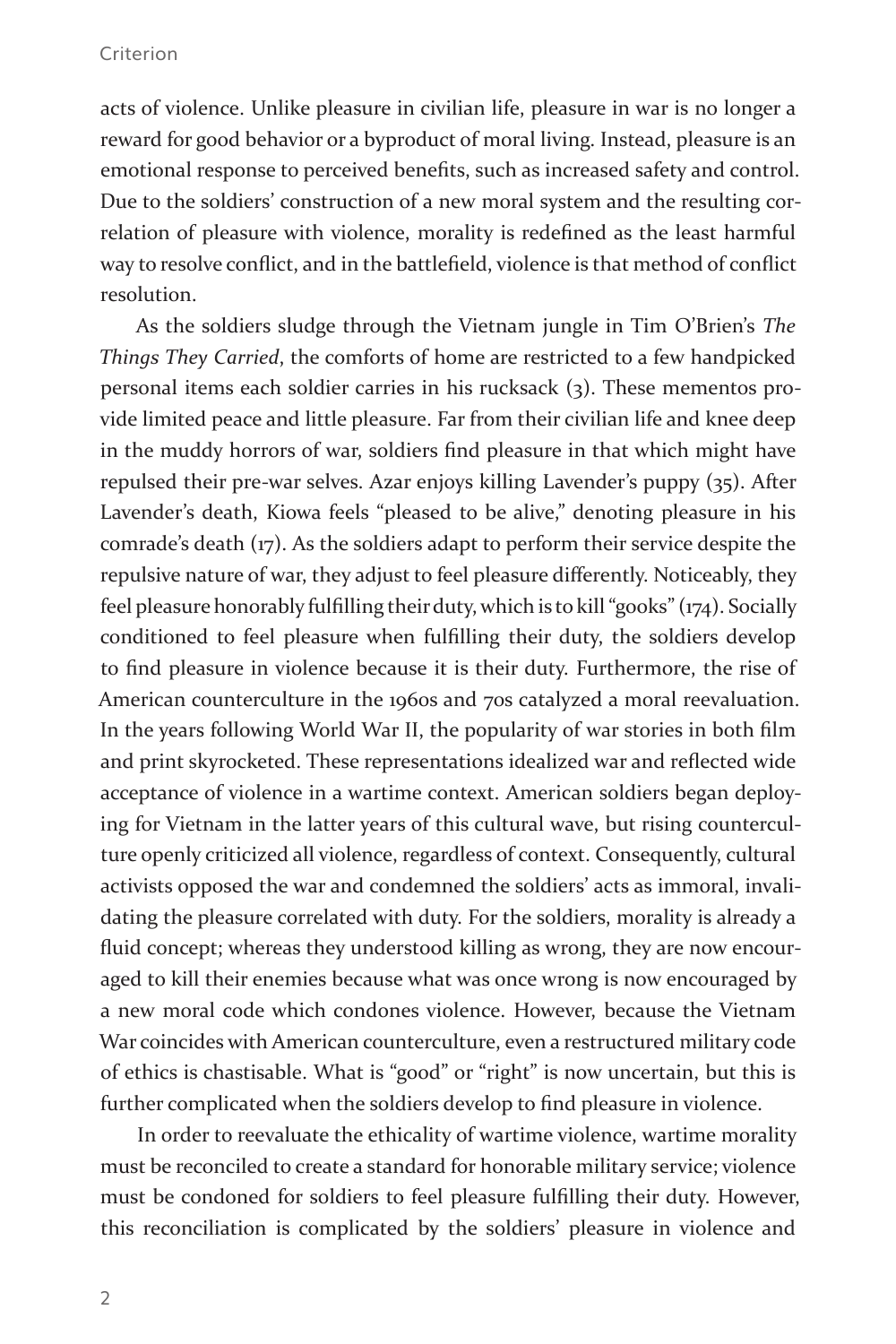death. This conflict of home front morality and wartime morality as manifested through pleasure has yet to be addressed in war literature or ethics criticism in the discussion of *The Things They Carried*. Addressing the most prominent conflict between civilian and military ethics, Cheyney Ryan explains, "Soldiers do no wrong even if their cause is unjust," explicating the ethical pardon freely granted to military men (11). As demonstrated through the soldiers' experiences with pleasure, the soldiers' moral code must change from that of their civilian lives in order for them to find moral justification in the everyday violence war requires. Although "the resort to war" and "the conduct of war" have been examined with an ethical lens, the adoption of a new moral code in the battlefield, especially as manifested through pleasure, has not (McMahan 693). In O'Brien's *The Things They Carried*, the concept of morality is complicated by the treatment of violence and a connection between violence and pleasure; resultantly, morality must be defined on a spectrum rather than a binary scale.

Although the battlefield requires an adjusted moral system, counterculture's condemnation of all violence prevents reconciliation between the military and civilian understandings of morality. On the home front, many began to question whether military service was a moral duty, leading to inquiry as to whether killing as encompassed in military service is ethical. As a result, whether military men should receive the "ethical pardon" addressed by Ryan is also put in a doubtful light (11). If military service is not ethical, violence and killing performed to fulfill the soldiers' duty is immoral and condemnable. This cultural philosophy would condemn Cross's renewed commitment to his soldiers and his role as a military leader because this becomes synonymous with a renewed commitment to kill the enemy (23). In order to reconcile their military duty and the anti-military sentiments growing back home, the soldiers of the Vietnam War are pushed to construct a new moral code independent of military ethics established in previous wars. In previous conflicts, wartime violence was condoned by the civilian public, and soldiers were able to depend wholly on the "ethical pardon" granted in times of conflict (Ryan 11). However, the public's condemnation of all violence during the Vietnam War requires soldiers to establish a system to justify the violence war requires. Because military morality is no longer justified by its context within the civilian moral code due to counterculture during the Vietnam War, a wartime moral code must be established. American culture's rejection of the military moral system requires the soldiers to set new standards for acceptable and unacceptable behavior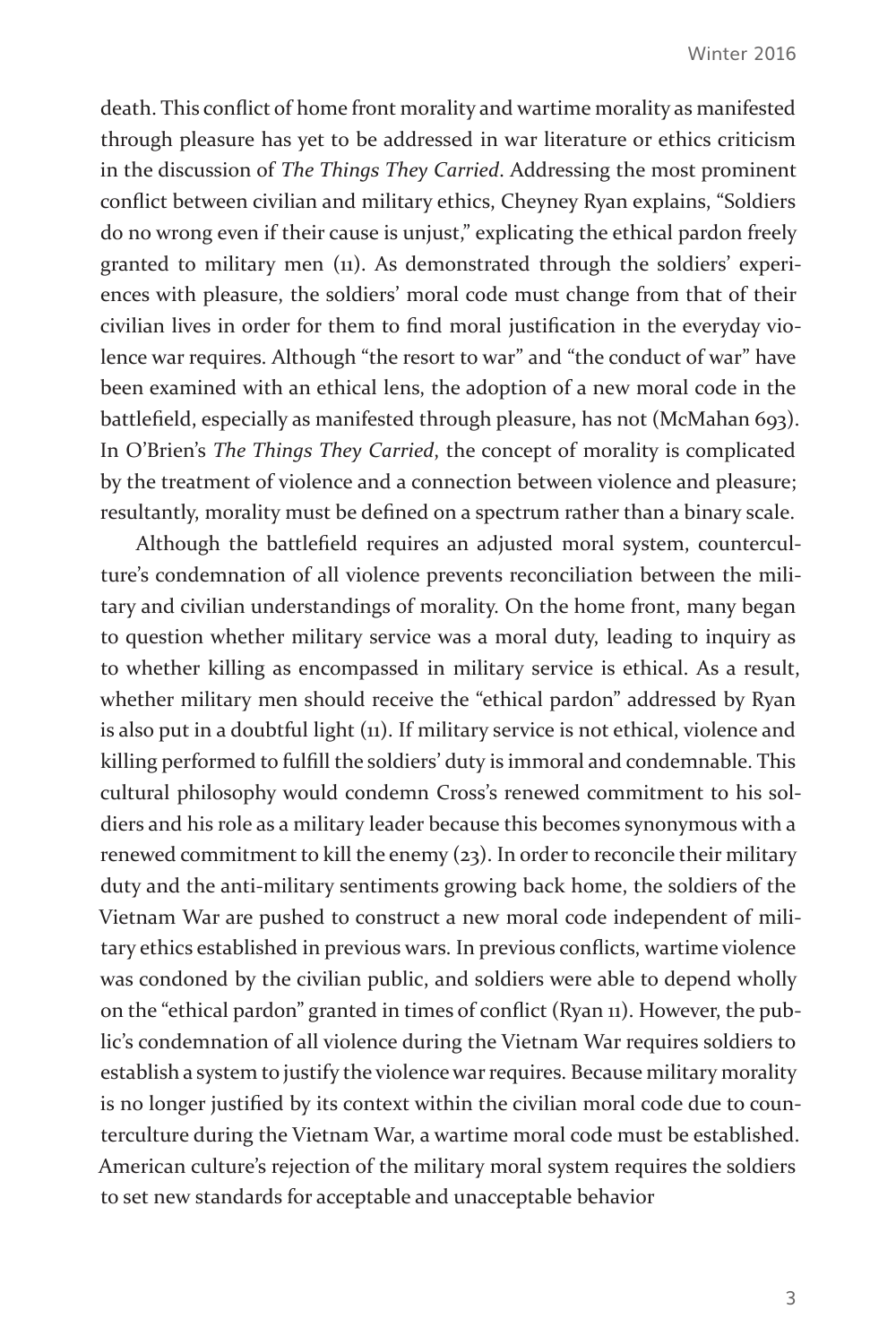In contrast to the belief that moral acts hold positive consequences and immoral acts hold negatives consequences, violence, immoral behavior according to the civilian moral system, holds great benefits for the soldiers. As a result, violence becomes a pleasure trigger for the soldiers. Should a soldier kill an enemy combatant, the soldier's safety increases, and he feels greater control over his environment. Additionally, subduing the enemy, which requires violence, is the core of successful military service. However, to fulfill their duty, soldiers are required to kill "regardless of [their] inclinations," countering the moral foundation of their youth (Schumaker 84). Conditioned to feel pleasure through fulfilling one's duty honorably, the soldiers adapt to find pleasure in violence. In response to the connection between duty and pleasure, the soldiers in *The Things They Carried* begin to find pleasure in violence, pain, and death, which they did not feel before their enlistment. Mitchel Sanders "almost affectionately" cuts off the thumb of an enemy's corpse and "smiling" further abuses the body (13). Voluntarily returning to the war, an unnamed soldier explains, "All that peace, man, it felt so good it hurt. I want to hurt it back" (34). Because killing fulfills their duty and increases safety and control, it brings the soldiers pleasure in the forms of relief, comfort, amusement, and other positive emotions.

As violence is a necessary element of war, a new definition of war morality requires a new definition of violence. The soldiers' correlation of pleasure and violence presents violence as an effective and ethical method of resolving conflict rather than a definite immorality. Besides serving as punishment "for the sins of the aggressor" and "defense of innocent others", killing the enemy eliminates the evil contained in the opposition, which is the higher moral purpose of war (Ryan 15). "[Wasting] gooks" serves as its own protection because not only does it prevent future danger for the soldiers, but it makes the war end faster (174). Violence against the enemy resolves the conflict behind the war. Additionally, among the soldiers, violence becomes an act to restore balance, as Lee Strunk and Dave Jensen demonstrate during their disagreement resolved with violence and resulting in friendship (59; 62). Because the combat zone is so distanced from the structured justice system of civilian society, the soldiers favor the method of conflict resolution that is accessible to them: violence. They adopt violence as an acceptable form of conflict resolution among themselves as well, as the soldiers are trained to accept and carry out violence against the enemy when addressing a moral dispute. As the duty of a soldier forces regular men to forgo their civilian morality and accept violence as honorable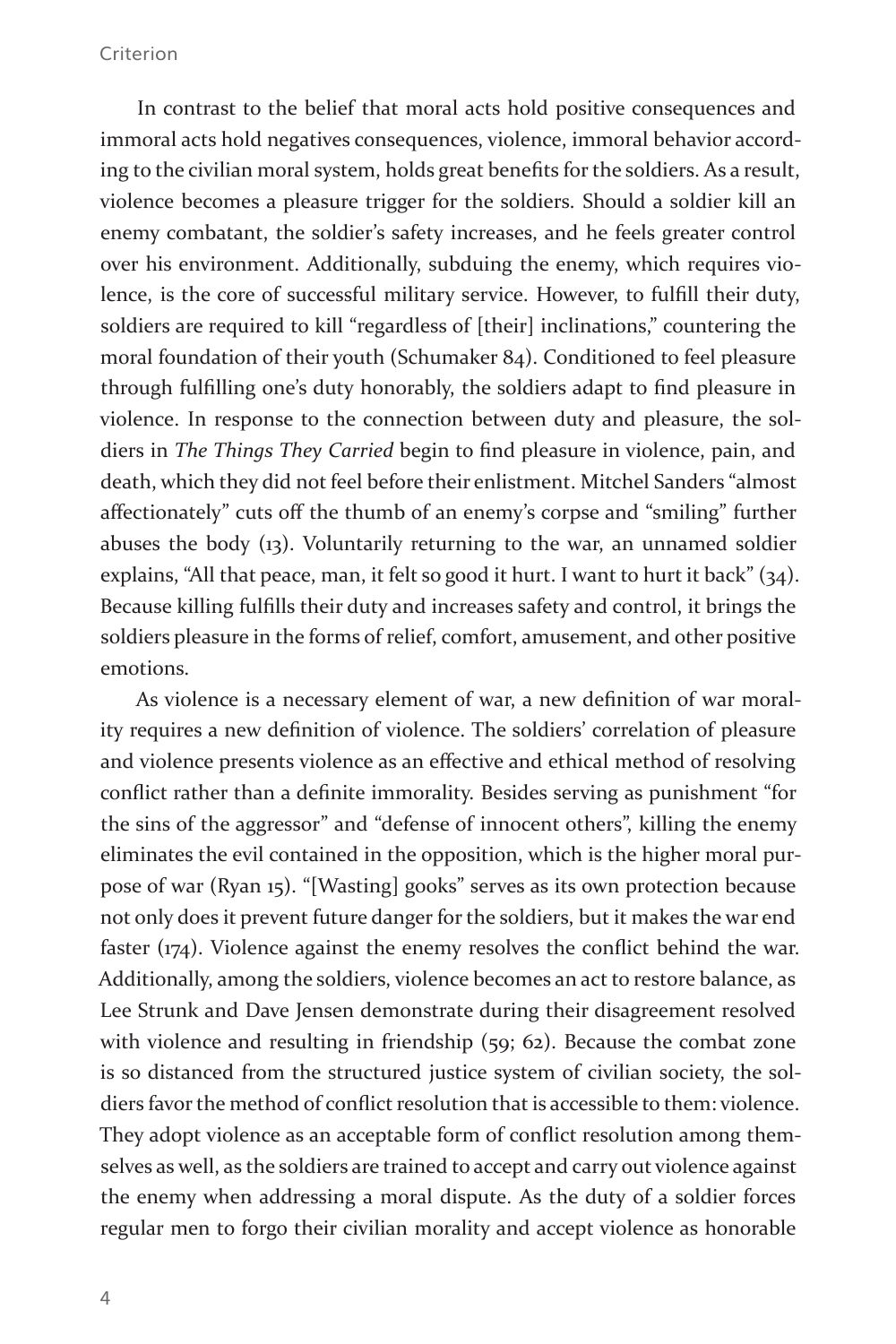behavior, it is recognized and sanctioned as an ethical way to address and settle conflict between individual men as well as between themselves and the enemy. Violence and killing becomes the justice system of choice, as other methods of justice have little potency in the war zone. On the black-and-white morality spectrum, violence moves from clearly unethical to morally ambiguous as it is defined as an unavoidably harmful, but potent method of conflict resolution.

The soldiers are forced to construct a new ethical system accommodating of the violence now required of them. Subsequently, the definition of moral behavior changes from a system of set behavioral expectations, which consistently condemn violence, to the least harmful way of resolving a conflict, allowing violence in specific contexts. By this definition, a war can be moral if it is the best and least destructive way to resolve a conflict or eradicate a greater immorality. Furthermore, a war can be immoral if there was a less destructive way to resolve the conflict addressed by the war. O'Brien and the other soldiers struggle to accept that war can be moral because the violent acts required of its participants are massive immoralities according to civilian moral standards. O'Brien writes, "A true war story is never moral," pushing the question of whether any immorality can be eclipsed by good intentions (65). However, the soldiers still strive to rectify perceived wrongs, indicating that they believe there can be morality and goodness despite immorality. Their actions support the assertion that war does have a moral code, even though it must be reconstructed. Edward E. Waldron claims that a moral system "might have its own codes of acceptable behavior, often at odds with the larger value system," indicating that a morality established for a specific environment can stand in opposition to the morality of another environment (170). Because civilian immorality is the only path to fulfilling their duty, the standard for moral behavior as set by their modified moral system is not defined as clearly as it is by civilian morality. In war, violence is a means to an end: the end of the war and the end of a greater immorality than that committed by the soldiers. Although it contradicts civilian immorality, wartime morality does involve stipulations of right and wrong.

As war requires a new system of morality in order to justify violence as a vehicle to peace, a new standard for immorality must be established. Even though some acts of violence are acceptable according to wartime morality, not all violence is acceptable. Morality cannot exist without immorality; therefore, a code must distinguish moral violence from immoral violence. Civilian morality can easily label all acts of violence as immoral, but war zone morality does not allow for easy judgment. Although all violence is destructive and harmful,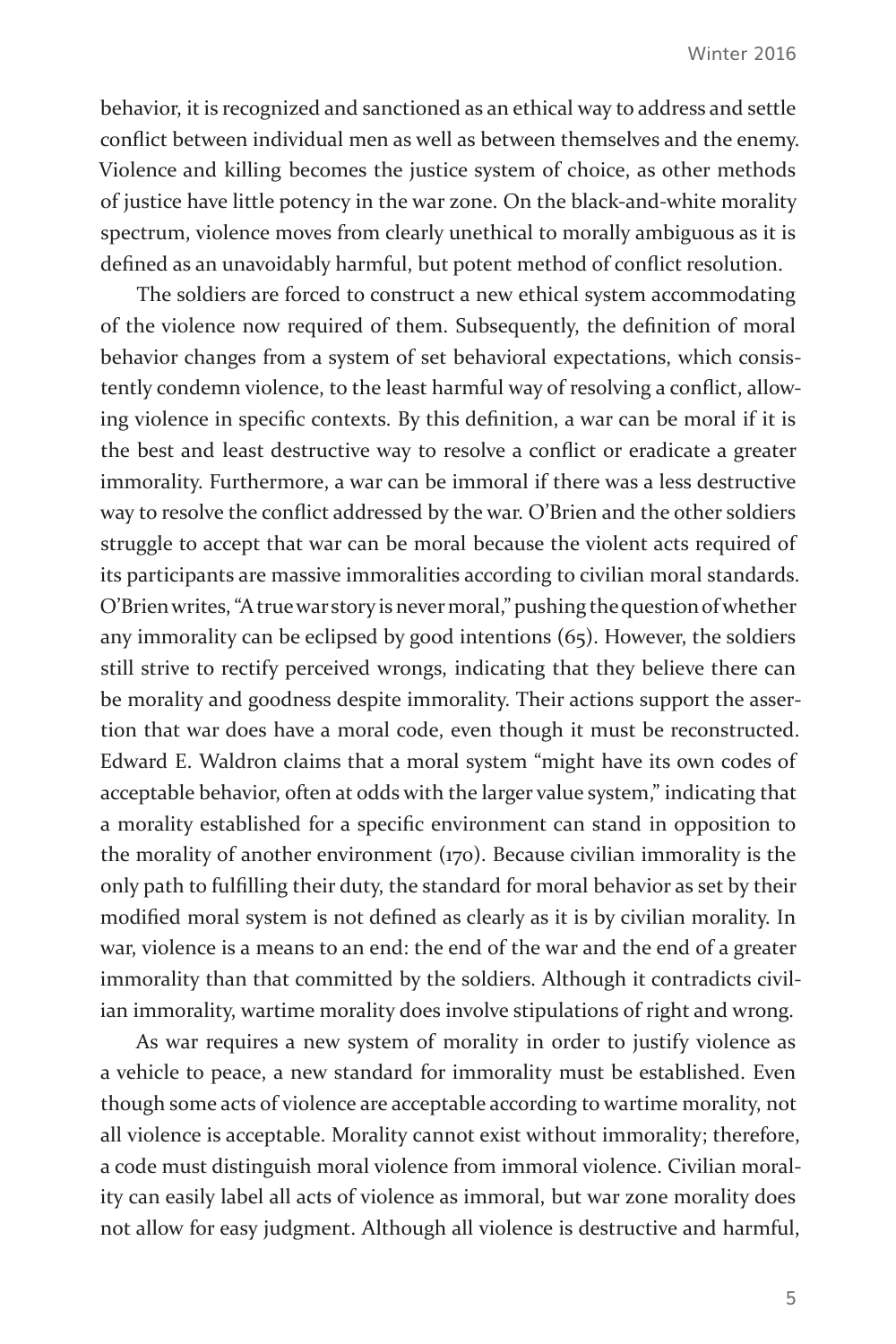in war, the benefits and long term rewards of some violence outweigh the short term damage. Consequently, in place of a right and a wrong, there are two wrongs and the soldiers must choose the less offensive option. Tim O'Brien must choose between killing other men and refusing his duty (40). Mitchell Sanders must choose between offending a comrade and accepting a dead man's thumb (13). "There is no 'right' answer" because neither choice is ethical (Wharton). However, despite the lack of clarity between right and wrong, a distinct wrong must be established in order for a definite right to exist. By the new definition of morality, immorality must be unreasonably destructive and without a purpose. Such is Rat Kiley's unprovoked killing of the baby water buffalo. "'Garden of Evil. Over here, man, every sin's real fresh and original,'" remarks Mitchell Sanders, condemning Kiley's act (76). Just as new standards for acceptable behavior are being established, so are standards for unacceptable behavior. Because the soldiers' modified morality establishes a new right, it also establishes a new wrong.

Because violence in unavoidable in the warzone, a violent act's moral justification is measured by the act's positive repercussions. Mirroring the spectrum-nature of combat morality, there is a spectrum of violence in order to establish "wrong" in wartime, but in place of "right" and "wrong," as bookends the morality scale, the violence spectrum is marked with "beneficial" and "destructive". However, application of this new system is uncertain because it results in a faint line between acceptable and unacceptable violence. When Azar ties another soldier's adopted puppy to an antipersonnel mine and blows it up, he responds to the other soldiers' disapproval, exclaiming, "'What's everybody so upset about?'" implying that he doesn't understand why his action is wrong, as their role as soldiers constantly mandates similar violence (35). Because the soldiers spend their time and supplies killing the enemy, the death of a dog seems inconsequential. The situation is similar to Kiley and the baby water buffalo, but Azar expresses confusion over the ethicality of his behavior, because although killing the puppy brings him pleasure, the other soldiers judge this violent act as unethical. The soldiers question the acceptability of Azar's act because their ethical pardon as defined by Cheney Ryan only extends to inflicting violence on the enemy. The puppy is not the enemy and therefore the soldiers do not benefit from its death; consequently, Azar's act is unethical. However, since he is younger than most of the other men, the soldiers assume that Azar has not yet made the distinction between violence against the enemy and violence in general, so the soldiers do not condemn Azar like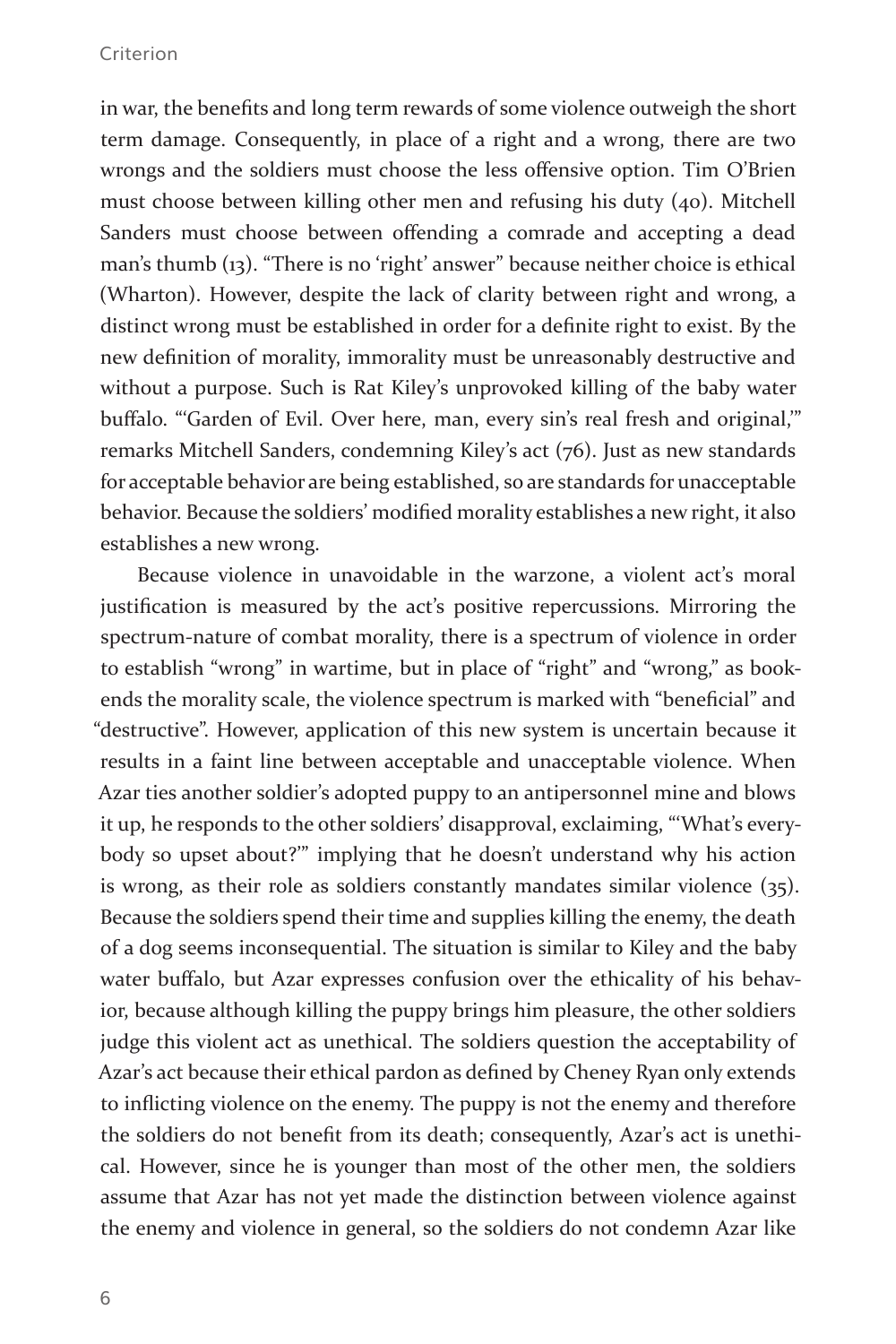they do Kiley. The soldiers' most significant conflict is distinguishing between moral violence and immoral violence, when both are immoral within civilian society. Ultimately, the deciding factor is feeling and personal understanding. Bertrand Russell articulated this difficulty: "The fundamental facts in this as in all ethical questions are feelings" (127). Azar was not outwardly condemned by the soldiers because he didn't understand the difference between moral and immoral violence. Although soldiers can construct a modified morality, the ability to discern between the moral and immoral varies by the individual's understanding of the spectrum of violence in conjunction with the spectrum of wartime morality. Consequently, soldiers experience moral disorientation as they seek to serve honorably, but they cannot establish an overarching morality system for the entire group. Nevertheless, the implication of a sliding scale against which violence can be judged designates that war can be moral if its violent acts benefit the majority; accordingly, should the harm caused by war outweigh its positive consequences, it is an immoral war.

Pleasure is dependent on context because it is partially stimulated by predictability, "repetition and sameness"; for this reason, violence can stimulate pleasure if it is a consistent element within a specific environment (Dale 257). Subsequently, displeasure results when violence is removed. This complicates the soldiers' adjustment back to civilian life, as they are immediately unable to feel pleasure once they return home. Removal of a moral system in place of another will result in displeasure because of the lost "repetition and sameness" and resulting moral disorientation (Dale 257). The trauma of the harsh transition back to civilian life accentuates this moral turbulence the soldiers continue to experience causing further disorientation. Returning to a world they cannot understand and that cannot understand them creates a conflict the soldiers are unprepared to face. Soldiers are experienced in resolving issues through violence, but, in the civilian world, their method of conflict resolution is not condonable, further contributing to the loss of control they experience upon returning home. Because their worldview has been altered by the moral disassociation and horrors of war, they struggle readapting to a civilian worldview based in a black-and-white morality. The veterans can no longer accept this system as they understand that violence can have beneficial consequences. In a community that eschews the moral system that provides structure in the war zone, the veterans are unable to face the conflicts that accompany their transition from soldier to civilian. Although the soldiers are skilled in resolving conflicts through violence, this ability is useless upon their return. The veterans'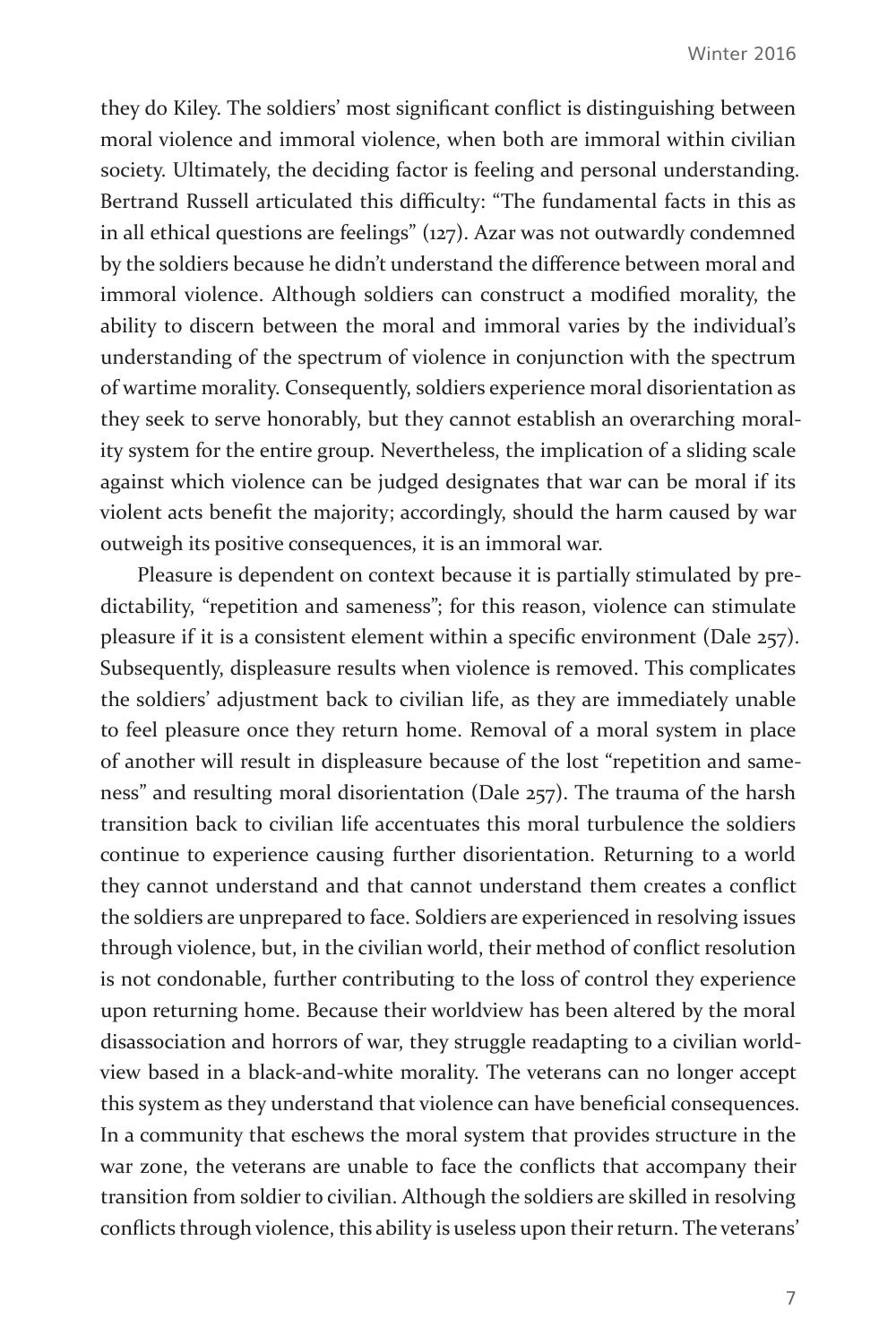inability to alleviate the tension between them and their communities leads to emotional and psychological isolation. Motivated by a sense of powerlessness, many veterans attempted to restore balance through violence, as Norman Bowker does, "[hanging] himself in the locker room of a YMCA" after years of attempting to assimilate into society (149). Unable to reconcile their war experiences with a civilian worldview, many veterans revert to the violence they learned to trust in the jungles of Vietnam.

The correlation of violence and pleasure complicates the assumption that pleasure accompanies positive behavior for those striving to live morally, and so the soldiers' return home turns emotionally traumatic because they are immediately unable to feel pleasure due to their sudden and antithetic change of environment. As demonstrated by the soldiers' experiences after the war, pleasure can be limited by context. The soldiers learned to correlate pleasure with violence in the battlefield, but because violence is immoral in a civilian context, the veterans are unable to perform the violent acts that previously held positive emotion for them. Once the soldiers return home, pleasure derived from violence is no longer available to the upstanding civilian because upstanding civilians do not commit violence. Even though "participation in a war may be good, honorable, even heroic," the juxtaposition of conditioned civilian morality and acquired wartime morality produces moral whiplash suffered by veterans as they attempt to process why their previous duty is now wholly unethical (Ryan 11). Instead of correlating pleasure with good behavior and happy experiences, the veterans correlate pleasure with Vietnam because of the violence available there. However, because of the violence there, the veterans also correlate Vietnam with immorality. When O'Brien returns to Vietnam with his daughter, he looks "for signs of forgiveness or personal grace" (173). He understands that the violence he and the other soldiers committed is inherently immoral. He no longer seeks pleasure through reminiscing violent memories because he has returned to civilian life, and he is prevented from experiencing pleasure in that capacity because violence is no longer acceptable. Ultimately, pleasure can be restricted to specific acts in specific contexts; although pleasure can be defined by its stimulants and the result of action, it is defined by its context as well.

Because of war's violence and counterculture's antagonism, morality gains new meaning in the context of *The Things They Carried*, resulting in shifting definitions of pleasure, morality, violence, and war, dependent on a spectrum determined by context. However, the wartime spectrum of morality cannot be easily reconciled with the civilian binary moral system. The soldiers experience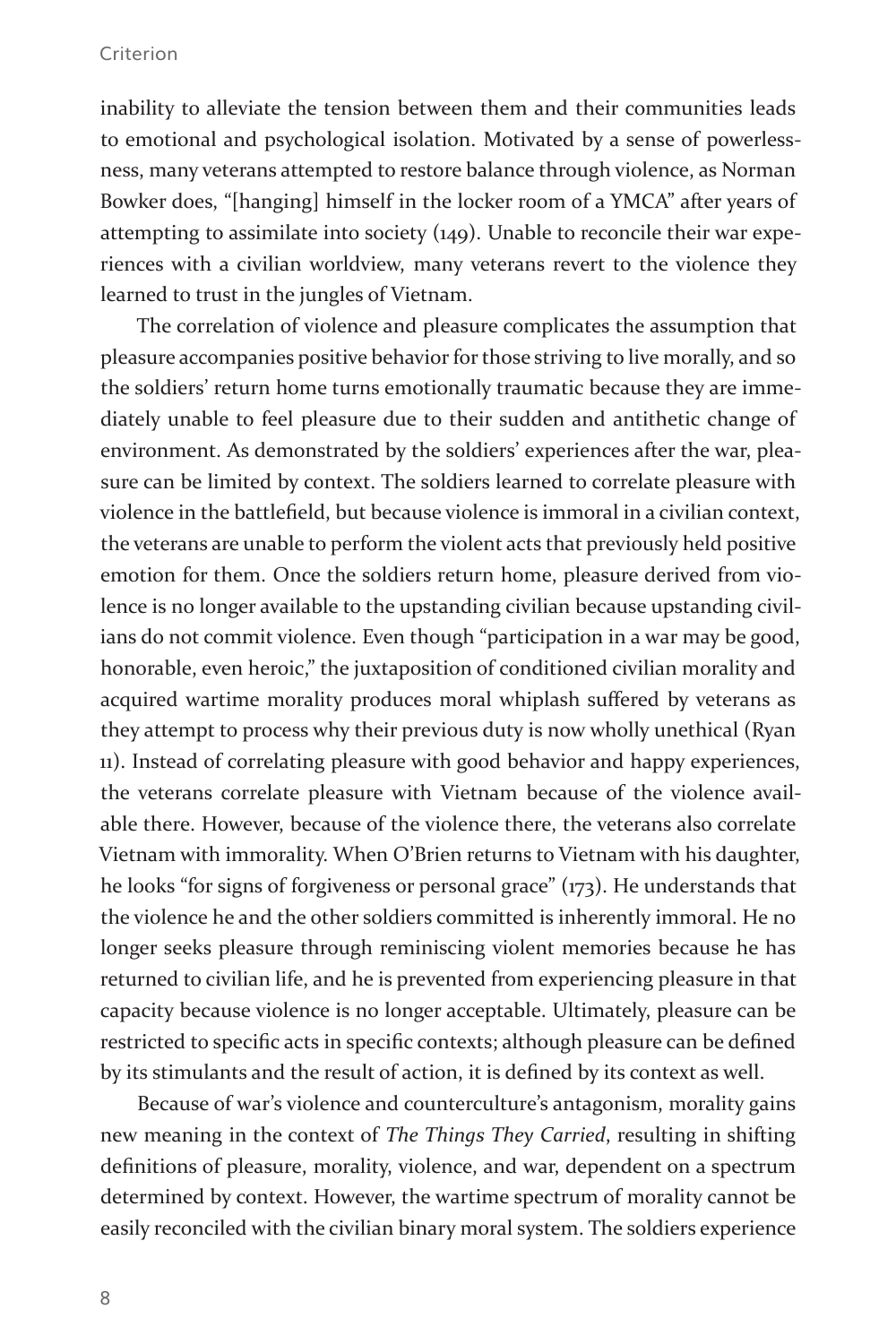a harsh transition, void of pleasure, as they return to a familiar community that soon becomes foreign through moral disorientation and emotional alienation. Because the soldiers restructured their understanding of right and wrong in order to willingly carry out the immorality required of their duty, they recognize violence as an efficient means of conflict resolution. As a result, upon returning home, the soldiers are stripped of the pleasure of duty and the pleasure of violence by their new situation. Having endured attack in Vietnam and forced to face opposition in the country they fought for, many Vietnam veterans, like Norman Bowker, seek solace in the method of conflict resolution they learned to trust in the battlefield: violence.